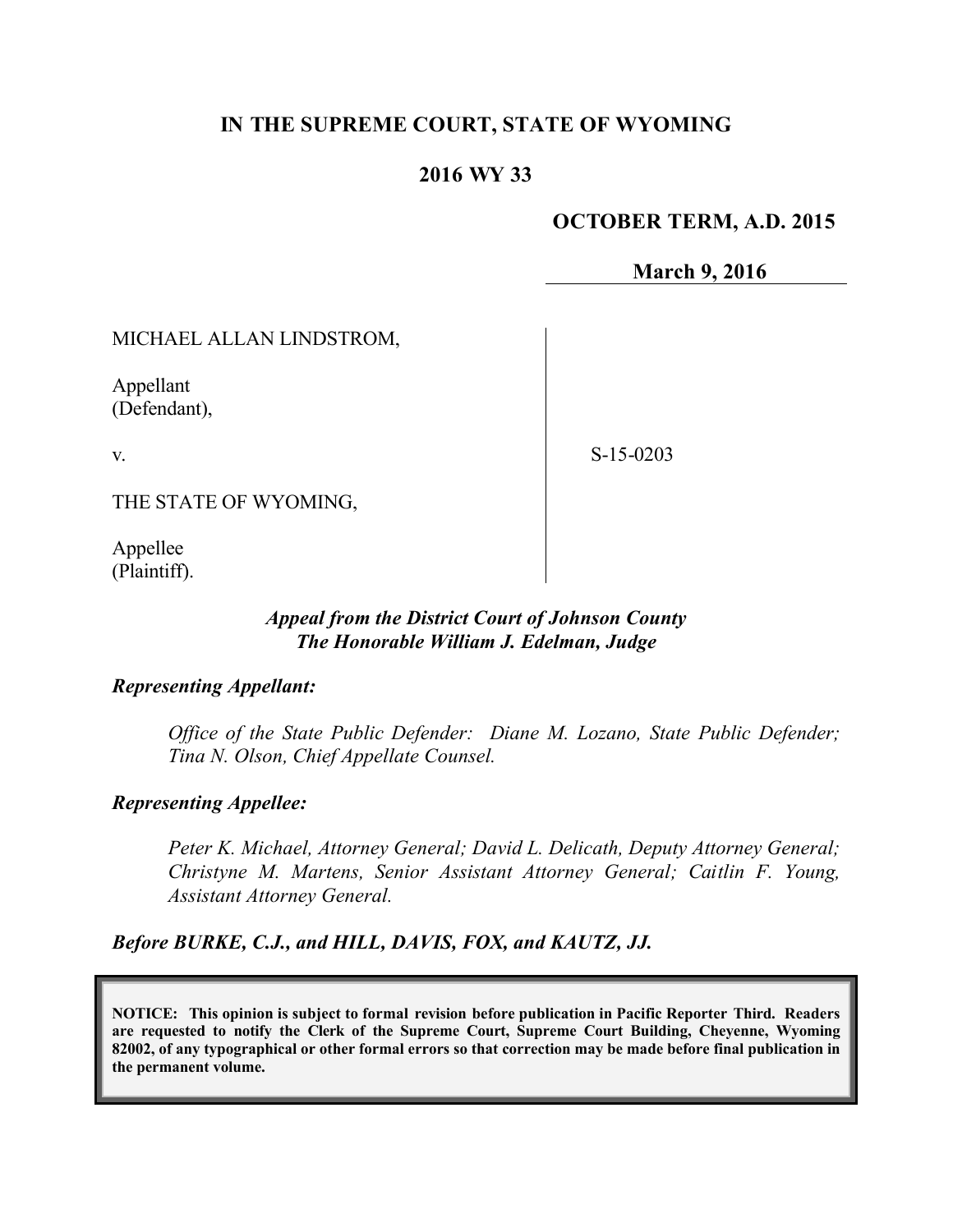#### **BURKE, Chief Justice.**

[¶1] Appellant, Michael Allan Lindstrom, challenges the district court's denial of his motion for a new trial. We affirm.

#### *ISSUE*

[¶2] Appellant presents the following issue:

Did the district court abuse its discretion in denying Appellant's motion for a new trial?

#### *FACTS*

[¶3] In 2013, Appellant was convicted of ten felonies for acts perpetrated against his ex-girlfriend, TR, their son, PR, and Appellant's six-year-old second cousin, CS. *Lindstrom v. State*, 2015 WY 28, ¶¶ 3-13, 343 P.3d 792, 794-96 (Wyo. 2015). With respect to the acts committed against TR and PR, TR testified at trial to the following events:

> TR testified that Mr. Lindstrom came to her home in June 2012. They sat on the couch making small talk and watching PR play. Mr. Lindstrom asked TR if they could be in a relationship again, TR said no and he asked if he could at least "get a piece of ass." She again said no and Mr. Lindstrom called her a bitch. TR took PR to his room and Mr. Lindstrom followed. PR began to show Mr. Lindstrom his room and his toys. After watching them for a few minutes, TR left them alone.

> TR came back to the room about thirty minutes later when she heard PR say, "I don't want to do that." The door was shut, she opened it and she saw Mr. Lindstrom and PR in PR's bed. TR testified that it looked like Mr. Lindstrom was pulling up his pants and PR's pants. She asked them what they were doing and Mr. Lindstrom said they were watching a movie. PR ran to her and grabbed hold of her waist. He was trembling. She picked him up and he whispered in her ear that Mr. Lindstrom had made him touch his penis and pretend it was a Popsicle. She asked Mr. Lindstrom what he had done and he denied doing anything. They argued and she told Mr. Lindstrom that he needed to leave.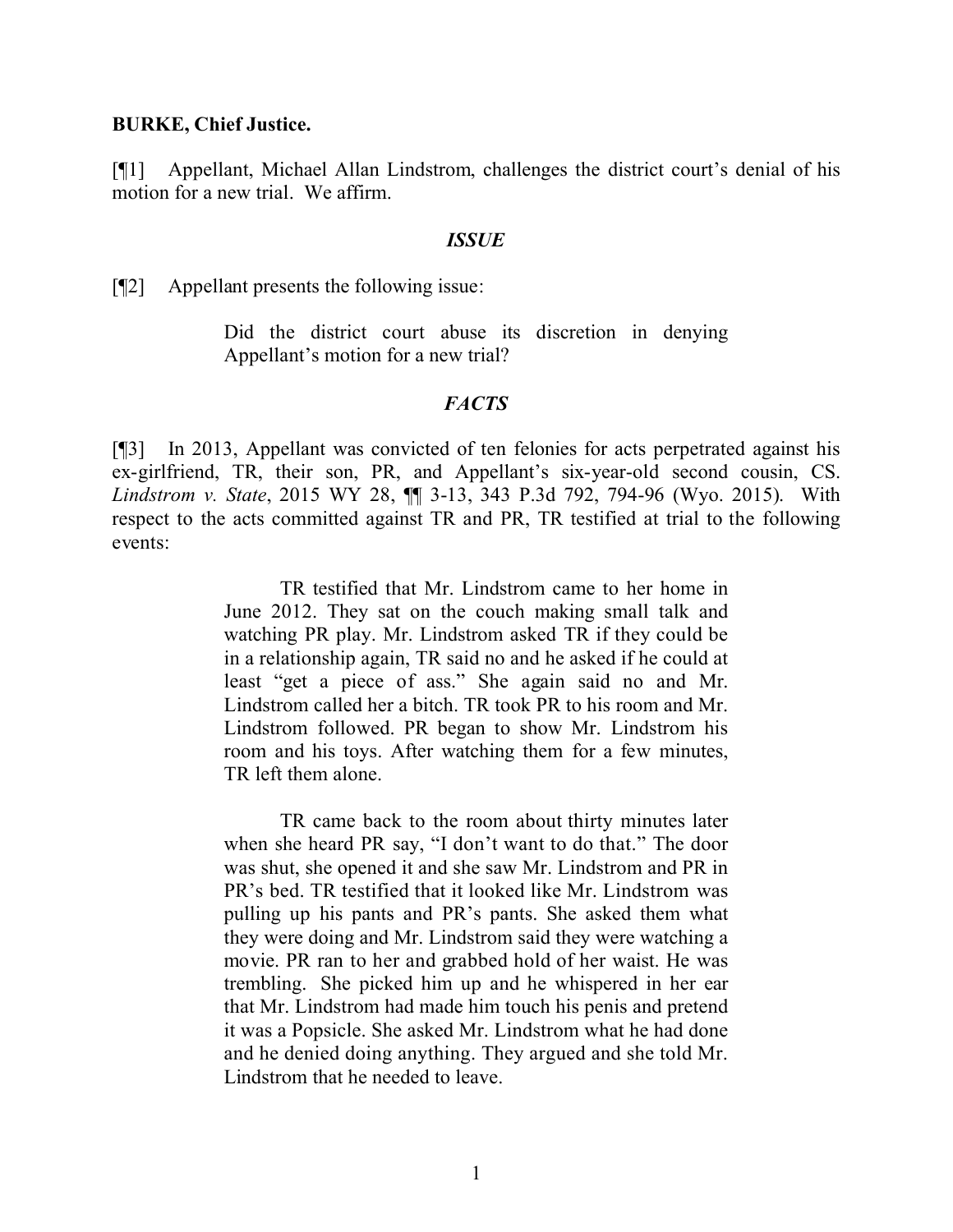TR threatened to call the police and, carrying PR, headed to her bedroom to get her cell phone. She made it to the bathroom, put PR down and told him to go in the bathroom and lock the door. Mr. Lindstrom followed her, grabbed her around the throat and said if she told anyone he would kill her. He shoved her against the wall and told PR to open the bathroom door. PR complied and Mr. Lindstrom told TR to go into the bathroom. Mr. Lindstrom made TR perform fellatio on him and then told her to touch PR's penis. She refused and he slapped her. She hit him in the face and he began pulling down her pants and underwear. He grabbed PR's hand and told him to touch her. She pushed PR's hand away. Mr. Lindstrom forced her head down onto his penis. Then he held a Swiss army knife to her throat and told her to do the same thing to PR or he would kill her. After she complied, Mr. Lindstrom made TR and PR get into the shower and he urinated on TR. Mr. Lindstrom then got dressed and stepped out of the bathroom. TR locked the door. Mr. Lindstrom pounded on the door, cussing and yelling that he was going to kill TR. Finally, Mr. Lindstrom left the house.

*Id.*, ¶¶ 8-10, 343 P.3d at 795-96. The State also presented deposition testimony of CS, who stated that Appellant had on different occasions inserted his finger in her anus several times, made her touch his penis, and made her perform fellatio on him. *Id.*, ¶ 7, 343 P.3d at 795. In addition to the testimony of TR and CS, the State presented the testimony of DFS employees and police officers who were involved in investigating the allegations against Appellant. Their testimony about their interviews with CS, PR, and TR tended to corroborate the allegations of child abuse and sexual assault. The State also presented expert testimony tending to show that CS's behavior was consistent with that of a child who had been sexually abused. *Id.*, ¶ 12, 343 P.3d at 796.

[¶4] After a five-day trial, the jury found Appellant guilty of two counts of first-degree sexual assault and two counts of aggravated assault and battery for acts committed against TR. He was found guilty of one count of first-degree sexual abuse of a minor and one count of second-degree sexual abuse of a minor for acts committed against PR. He was also found guilty of two counts of first-degree sexual abuse of a minor and two counts of second-degree sexual abuse of a minor for acts committed against CS. The district court sentenced Appellant to six terms of life in prison without the possibility of parole on the convictions for first- and second-degree sexual abuse of a minor, and to four terms of forty to fifty years imprisonment on the convictions for first-degree sexual assault and aggravated assault and battery. *Id.*, ¶ 13, 343 P.3d at 796. Appellant filed a direct appeal from his convictions and we affirmed. *Id.*, ¶ 1, 343 P.3d at 794.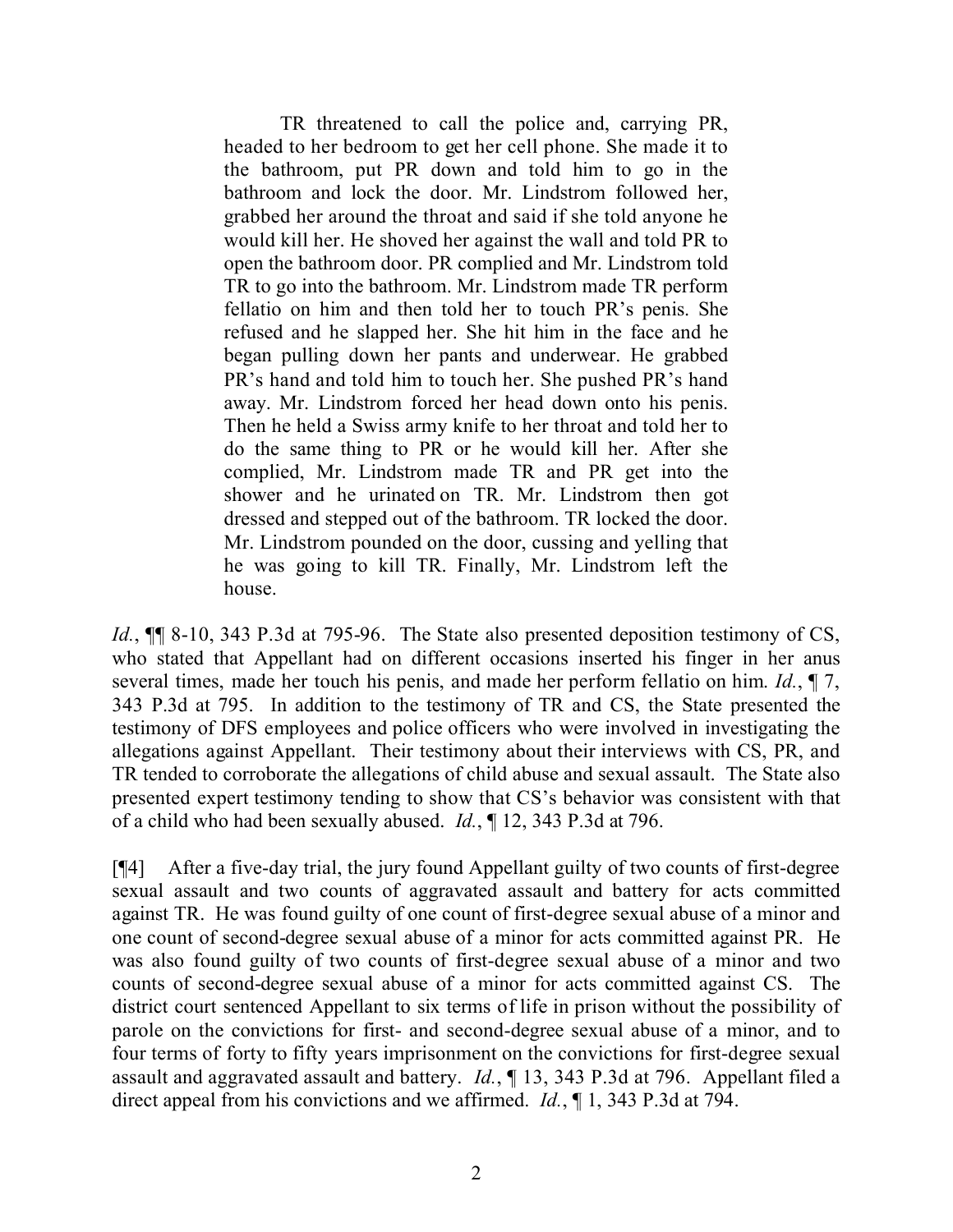[¶5] In April 2015, TR wrote a letter to Appellant's grandmother stating that Appellant was innocent and that she had lied when testifying at trial. Appellant's grandmother contacted law enforcement and arranged a meeting at the Dash Inn between herself, TR, and investigator Andy Fraser. Following the meeting, TR submitted an affidavit stating that she had testified falsely at trial.

[¶6] In May 2015, Appellant initiated the present matter by filing a motion for a new trial based on TR's recantation. In response to the motion for a new trial, the State claimed that TR's recantation was not reliable. The State noted that TR had changed her story multiple times prior to trial, and that she had been cross-examined at trial about her changing story. The State also noted that, after submitting her affidavit, TR changed her story yet again and stated that her trial testimony was true and that her affidavit was false.

[¶7] A hearing on Appellant's motion for a new trial was held on June 10, 2015. TR testified that her letter to Appellant's grandmother and her affidavit were false. TR stated that Appellant's grandmother threatened her before she sent the letter stating that she had testified falsely and that she was under duress when she signed the affidavit. Mr. Fraser also testified at the hearing and stated that TR was very nervous when she signed the affidavit. TR testified that she had previously recanted her statements prior to trial and that she had been cross-examined about her previous recantations at trial.

[¶8] Following the hearing, the district court denied Appellant's motion. The court determined that the evidence did not constitute new evidence coming to knowledge since the trial. The court also concluded the evidence was not material and would not produce a different verdict. It further concluded the evidence was cumulative because evidence relating to TR's credibility had been presented at trial. Finally, the court noted that TR "indicated that her trial testimony was truthful" and that Appellant "failed to provide sufficient proof to the contrary." This appeal followed.

## *DISCUSSION*

[¶9] New trials in criminal cases are allowed if "required in the interest of justice." W.R.Cr.P. 33(a). We generally review the district court's decision on a motion for a new trial for abuse of discretion. *Mendoza v. State*, 2013 WY 55, ¶ 8, 300 P.3d 487, 489 (Wyo. 2013); *Hicks v. State*, 2008 WY 83, ¶ 30, 187 P.3d 877, 883 (Wyo. 2008). A district court abuses its discretion when it could not have reasonably concluded as it did. *Mendoza*, ¶ 8, 300 P.3d at 489.

> In determining whether there has been an abuse of discretion, we focus on the "reasonableness of the choice made by the trial court." *Vaughn* [*v. State*], 962 P.2d 149, 151 (Wyo. 1998). If the trial court could reasonably conclude as it did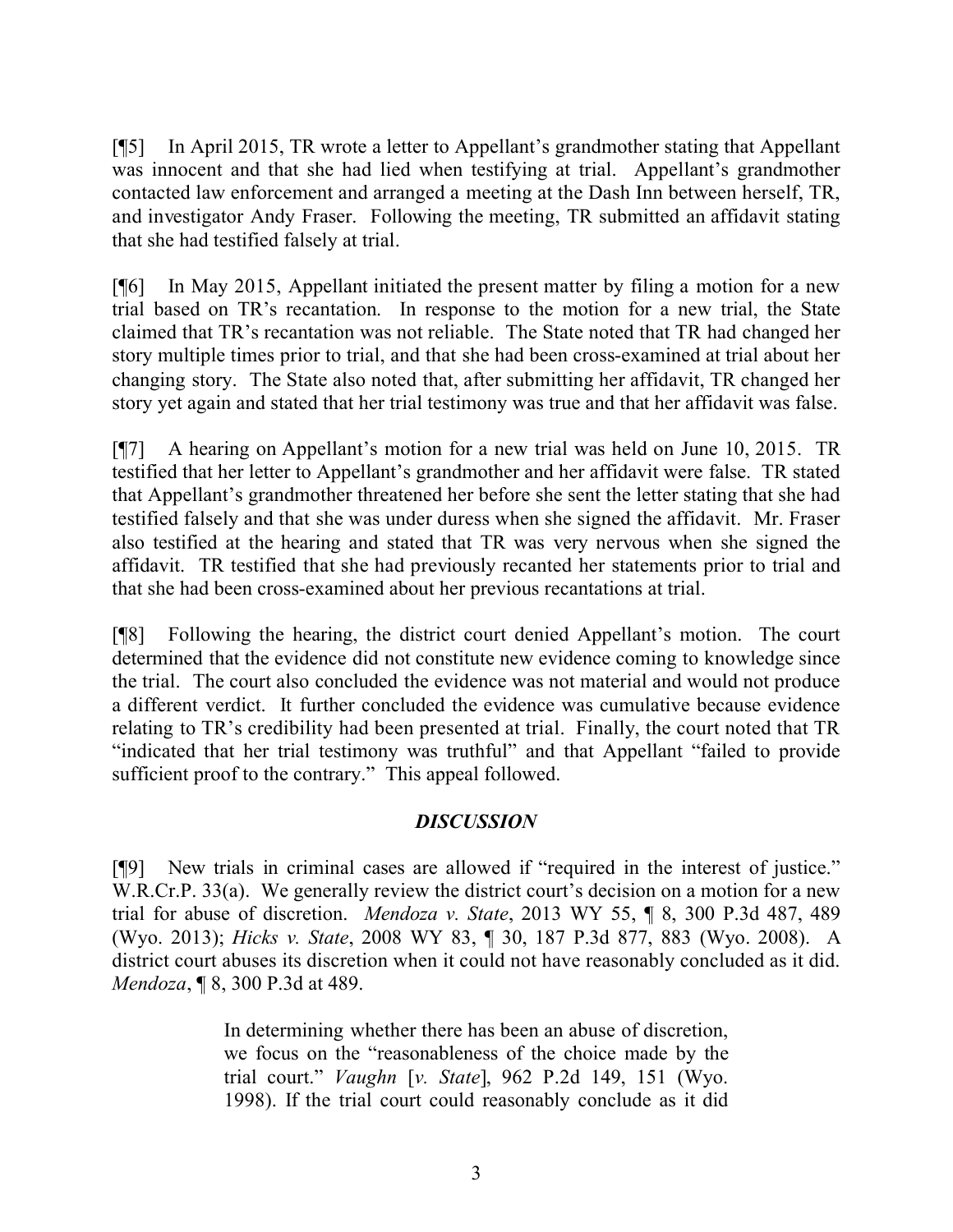and the ruling is one based on sound judgment with regard to what is right under the circumstances, it will not be disturbed absent a showing that some facet of the ruling is arbitrary or capricious.

*Miller v. Beyer*, 2014 WY 84, ¶ 14, 329 P.3d 956, 961 (Wyo. 2014) (quoting *Dollarhide v. Bancroft*, 2010 WY 126, ¶ 4, 239 P.3d 1168, 1170 (Wyo. 2010)).

[¶10] A defendant who seeks a new trial based on newly discovered evidence must demonstrate the following:

> (1) [t]hat the evidence has come to his knowledge since the trial; (2) that it was not owing to the want of due diligence that it did not come sooner; (3) that it is so material that it would probably produce a different verdict, if the new trial were granted; and (4) that it is not cumulative, viz., speaking to facts in relation to which there was evidence at the trial.

*Davis v. State*, 2005 WY 93, ¶ 45, 117 P.3d 454, 471 (Wyo. 2005) (quoting *Opie v. State*, 422 P.2d 84, 85 (Wyo. 1967)). We have repeatedly held that, in cases involving a motion for a new trial based on recanted testimony, the weight to be given to such testimony is for the trial court to determine:

> We see no reason for deviating from the basic rule for evaluating district court decisions on motions for new trial. *Opie v. State*, 422 P.2d [84,] 85 [(Wyo. 1967)]. However, we will enlarge on that general rule somewhat to provide additional guidance in cases, such as this, which involve recanted testimony. To that purpose, we agree with the Supreme Court of Montana that granting a person of questionable credibility and motive carte blanche to overturn the determination of a jury operating within the bounds of our constitutional protections is not conducive to the sound administration of justice. *State v. Perry*, 232 Mont. 455, 758 P.2d 268, 275 (1988). Therefore, we adopt the following rule espoused by that court, as well as several others:

> > In light of the inherent suspicion surrounding recanted testimony and the public interest in swift and sure justice, we believe the better reasoned approach to be that adopted by the Supreme Court of Kansas:

> > When a new trial is sought on the basis of recanting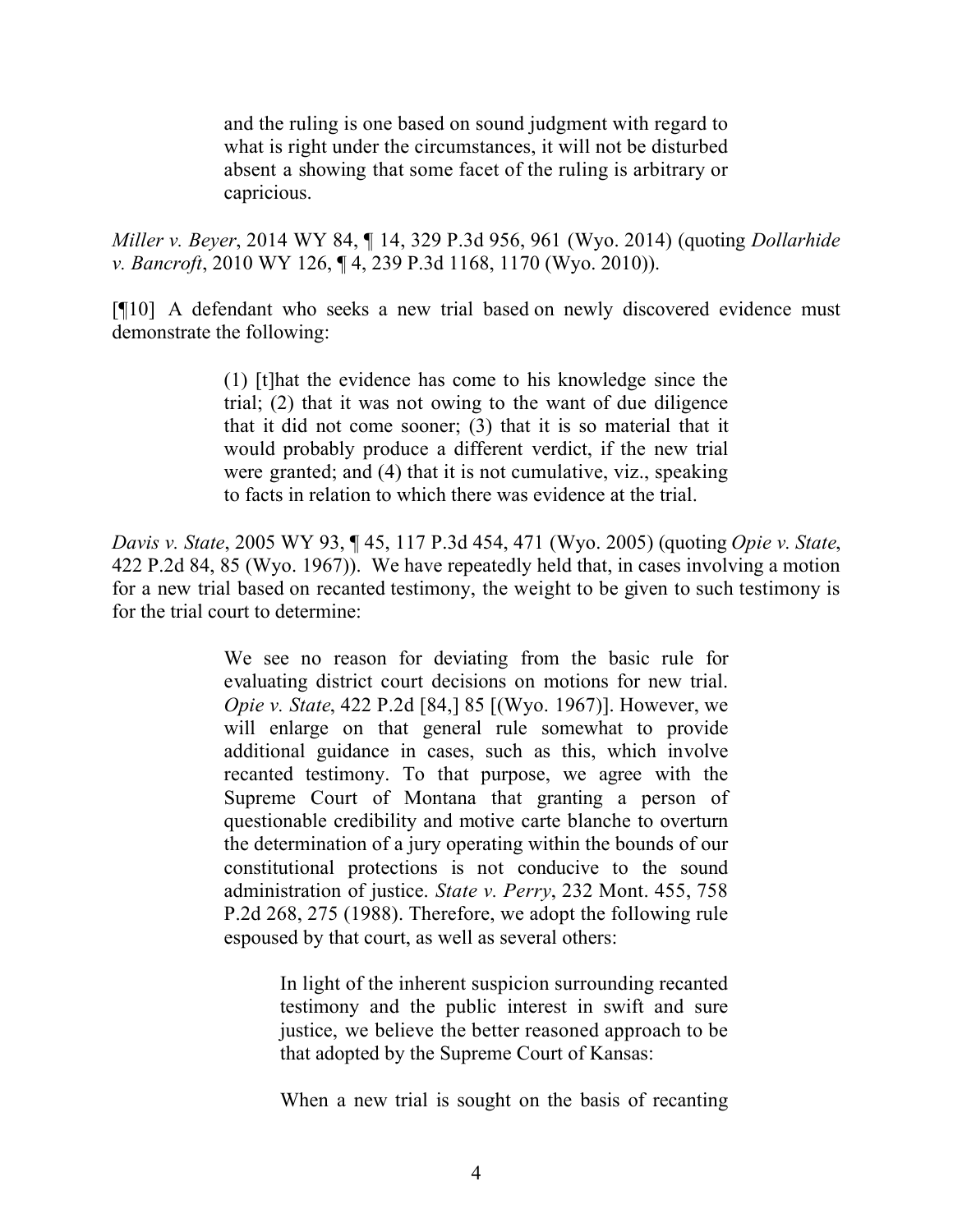testimony of a prosecution witness, the weight to be given such testimony is for the trial judge passing on the motion for a new trial to determine. The trial judge is required to grant a new trial only when he [or she] is satisfied the recantation of the witness is true. . . . *Id.* 758 P.2d at 275; (quoting *State v. Norman*, 232 Kan. 102, 652 P.2d 683, 689 (1982)). *See also Thacker v. Commonwealth*, 453 S.W.2d 566, 568 (Ky. 1970).

*Davis*, ¶ 45, 117 P.3d at 471 (quoting *Brown v. State*, 816 P.2d 818, 822 (Wyo. 1991)) (quotation marks omitted). Further, we have stated that recanted testimony

> should be viewed with the utmost suspicion, *Sims v. State*, Wyo. 1972, 495 P.2d 256, and when a motion for a new trial, based upon recantation, is denied by the trial court, this court will ordinarily be bound by that decision. *Espy v. State*, 1939, 54 Wyo. 291, 92 P.2d 549, 559. In *Flaim v. State*, Wyo. 1971, 488 P.2d 153, this court quoted the following language which is most appropriate to this case: "'There is no form of proof so unreliable as recanting testimony. . . . Those experienced in the administration of the criminal law know well its untrustworthy character.'" 488 P.2d at 155.

*Davis*, ¶ 45, 117 P.3d at 471 (quoting *Jones v. State*, 568 P.2d 837, 854 (Wyo. 1977)).

[¶11] In *State v. Clark*, 2005 MT 330, ¶ 32, 125 P.3d 1099, 1105 (Mont. 2005), the Montana Supreme Court overruled *State v. Perry* to the extent that it stood for the proposition that a "trial judge is required to grant a new trial only when he is satisfied the recantation of the witness is true." The Court stated that "the plain reading of the *Perry* rule is troublesome, for it inappropriately places the judge in the role of fact-finder, inevitably, in some cases, on the key matter of the guilt or innocence of the accused." *Id.* However, the Court explicitly retained that part of the rule providing that "When a new trial is sought on the basis of recanting testimony of a prosecution witness, the weight to be given such testimony is for the trial judge passing on the motion for a new trial to determine." *Id.*, ¶ 33, 125 P.3d at 1105. It held that this consideration continued to be inherent to the Court's multi-factor test for determining whether a new trial should be granted on the basis of newly discovered evidence. *Id.*,  $\P$  33, 34, 125 P.3d at 1105. We agree with this reasoning, and find that it applies with equal force to Wyoming's multifactor test. Indeed, considerations of the credibility of the recanting witness are intrinsic to the third element of our test for determining whether a new trial is warranted based on newly discovered evidence: whether the evidence is so material that it would probably produce a different verdict. Accordingly, in line with the Montana Supreme Court, we conclude that a determination of the credibility of the recanting witness is an important,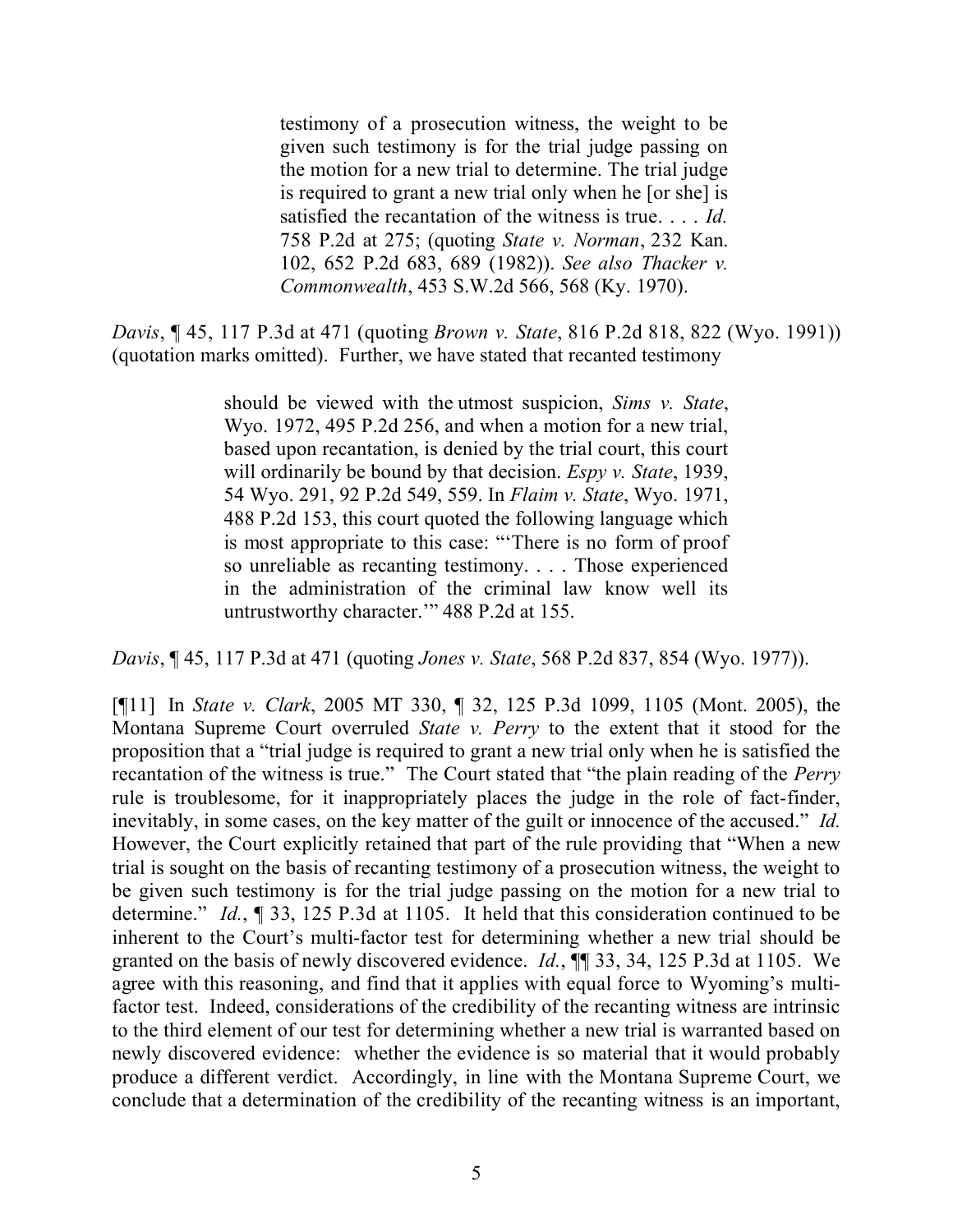but not exclusive, factor to be considered when determining whether a new trial is warranted. Our analysis, however, does not alter the fact that recanted testimony should be viewed with the "utmost suspicion," and when a motion for a new trial based on recanted testimony is denied by the trial court, we will ordinarily be bound by that decision. With this standard in mind, we turn to the arguments presented in this appeal.

[¶12] Appellant contends a jury should be allowed to assess the fact "that TR totally rejected her trial testimony." Appellant also claims that a jury should be permitted to assess TR's "recantation of her recantation." According to Appellant, if TR's recantation should not be believed, "then it may logically follow that she was unbelievable at the numerous other times she changed her story." Appellant claims that this evidence would likely result in a different verdict. We do not agree.

[¶13] As discussed above, the weight to be given to recanting testimony is for the trial judge to determine. The district court determined that TR's recantation was not credible based on the evidence presented at the motion hearing. TR testified that the letter she wrote to Appellant's grandmother and her subsequent affidavit, stating that Appellant was innocent, were false. She stated that she wrote the letter because Appellant's grandmother had threatened her by stating that she "needed to do something about" Appellant's imprisonment and that, if she didn't, she "probably wouldn't want to be in Buffalo." Additionally, TR stated that she was nervous when she signed the affidavit and felt that she was under duress. Mr. Fraser confirmed that TR was very nervous when she signed the affidavit. Ultimately, TR testified that her trial testimony, in which she stated that Appellant had abused her and her son, was true.

[¶14] Based on the evidence presented at the hearing, the district court determined that TR's post-trial recantation was motivated by a fear of Appellant's grandmother. The court stated that

> [Appellant's grandmother] appears to be the driving force in all of this. She is the one who gets a hold of Mr. Fraser. She is the one who gets a hold of [TR]. She shows up at the meeting at the Dash Inn.

> And it's uncontroverted that by some coincidence, while sitting at the Dash Inn talking about Mr. Lindstrom's case, Mr. Lindstrom ends up on the phone.

> And it is clear to this Court that there is substantial evidence to support the proposition that [Appellant's grandmother] is working behind the scenes here and pushing [TR] to say on another occasion that she lied about this.